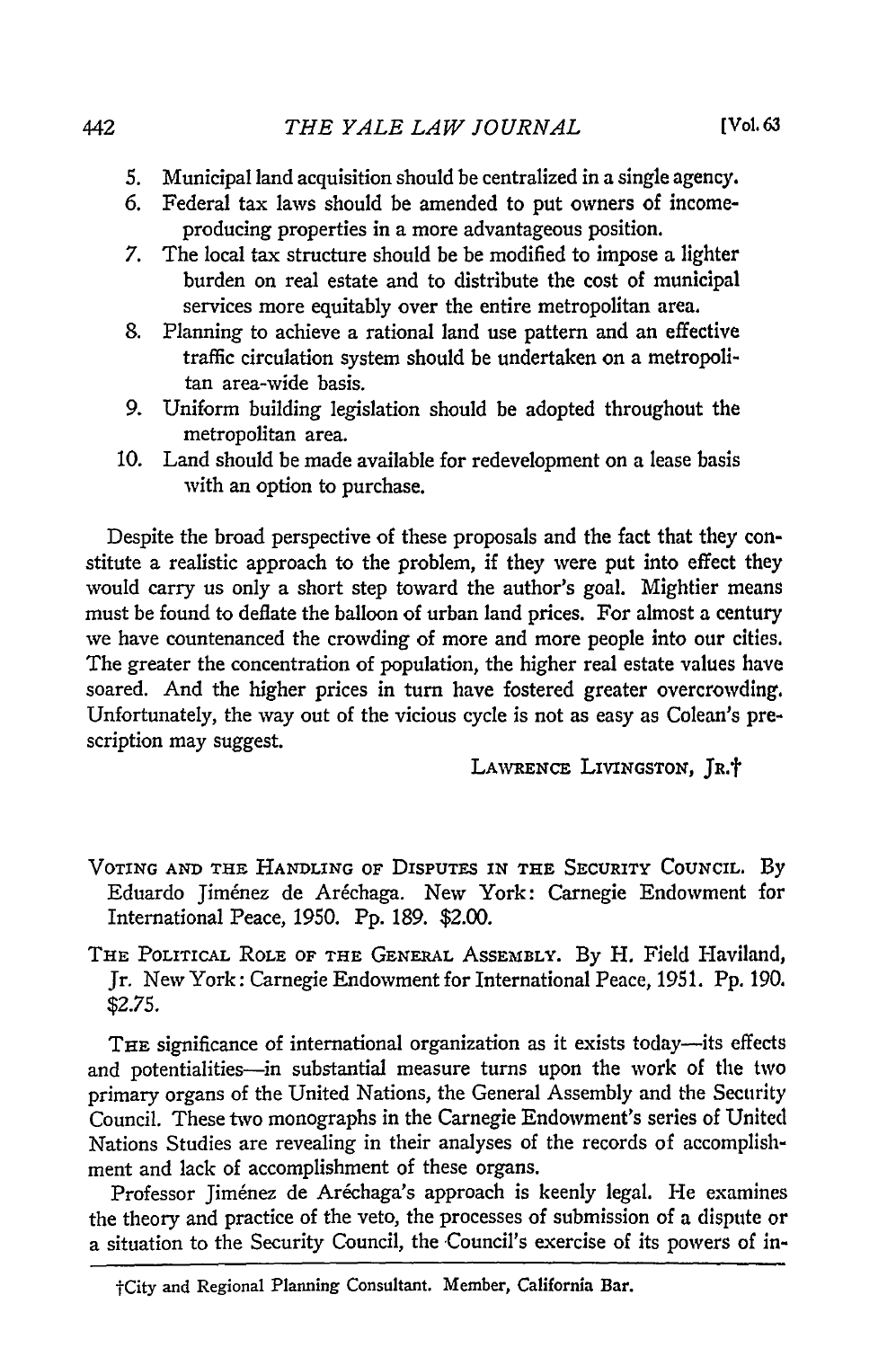## *REVIEWS*

vestigation, its implementation of methods of peaceful settlement, its application of measures to avert or end hostilities, and its enforcement action under Chapter VII of the **U.N.** Charter. His careful and closely reasoned treatment leaves the reader with three prime impressions: that the Security Council has in fact made a profoundly important and largely constructive contribution to the settlement of international disputes and the frustration of aggression, from Iran in 1946 to Korea today; that it has, in the process, evolved a pattern of action which is relatively consistent and corporate; and that the barriers to accomplishment which were raised by the false assumption at San Francisco of Great Power unity have been significantly eroded by a progressive interpretation of the Council's voting procedures and powers.

Professor Jiménez does not conceal that his own bias is distinctly constructive. His arguments for narrowing the scope of the veto through interpretation, and liberally construing the treaty which is the Charter, so as to make it effective, are cogent, and his consequent demonstration that much can be done with a constitution short of amendment (if that needed demonstration) is compelling. The Council has moved from regarding abstention by a permanent Member as not constituting a veto, to refusal to consider itself paralyzed by the wilful absence of a permanent Member, to stripping permanent Members of the power to veto the majority's decision as to what matters are procedural, and so not subject to the unanimity rule (the so-called "double veto"). Professor Jiménez' exposition of these developments is illuminating.

Professor Jiménez' rigorously legal approach to the work of the Security Council, however, does not attempt to give a full picture of the operations of that highly political organ. His book accordingly suffers from a tendency to equate the talk in the Security Council with the reality outside, to accept the legal rationales advanced in the Council as the actual reasons motivating the policies of the Member States. Professor Jiménez' formalism blunts the edge of his criticism. His treatment of the Palestine case, for example, does not adequately convey the faintheartedness and lack of foresight, the failure to sustain the spirit, if not the letter, of the Charter, which characterized too much of the Council for too long in its delayed reaction to the Arab attempt, through armed agression, to prevent partition. Professor Jiménez' effort to abstract law in the making from the cases, while hardly commenting upon the cases themselves, has an effect which is at once dispassionate and a trifle unreal.

One can well read Professor Haviland's study in conjunction with that of Professor Jiménez, not only because its political perspicacity is lively, but because it thoroughly treats the notable shift in power from the Security Council to the General Assembly-a trend which puts the record of the Council in perspective. Professor Haviland considers the origins of the Assembly's political role, and its development, in detail. He analyzes the Assembly's organization, voting procedure, techniques of handling disputes, and methods **of** formulating and implementing policy, and he succinctly reviews the Assembly's treatment of twenty-two major issues. The thread which runs through his analytical narrative is that the Assembly has been successfully assuming political powers